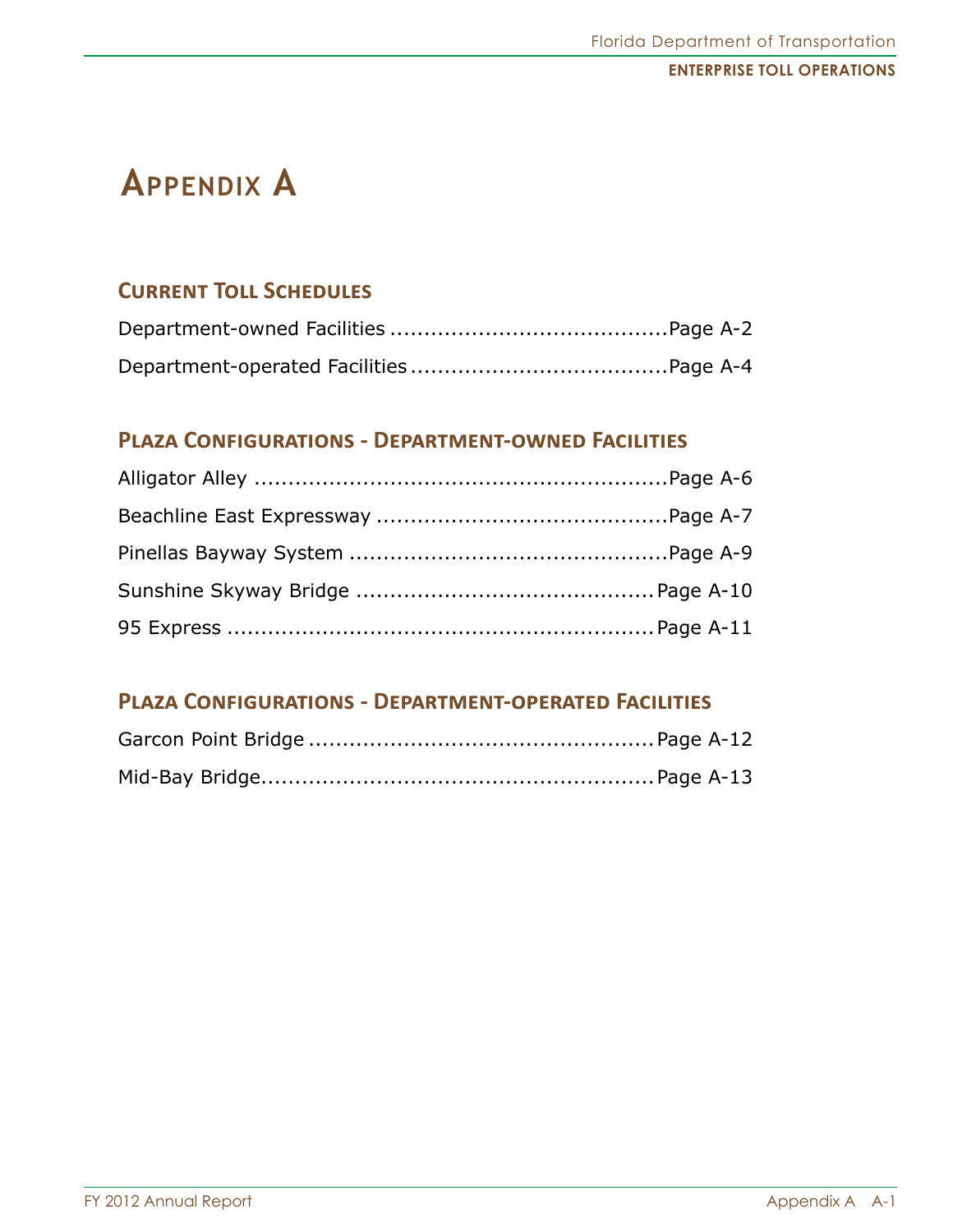|                        |                                            |                                | <b>Toll Per Axle</b>                     |                          |        |                                         |         |                              |
|------------------------|--------------------------------------------|--------------------------------|------------------------------------------|--------------------------|--------|-----------------------------------------|---------|------------------------------|
| <b>Facility</b>        | <b>Location</b>                            | <b>Ramps</b><br><b>To/From</b> | 2-Axle                                   | 3-Axle                   | 4-Axle | 5-Axle                                  | 6-Axle  | <b>Add'l</b><br><b>Axles</b> |
|                        | Junction with CR 951                       |                                |                                          |                          |        | <b>Alligator Alley Western Terminus</b> |         |                              |
|                        | <b>West Plaza</b>                          |                                | \$2.75                                   | \$5.50                   | \$8.25 | \$11.00                                 | \$13.75 | \$2.75                       |
| Alligator              | <b>SR 29</b>                               | $E-W$                          |                                          | No toll at this location |        |                                         |         |                              |
| Alley                  | CR 833 (Reservation)                       | $E-W$                          |                                          |                          |        | No toll at this location                |         |                              |
|                        | East Plaza                                 | $\overline{a}$                 | \$2.75                                   | \$5.50                   | \$8.25 | \$11.00                                 | \$13.75 | \$2.75                       |
|                        | Junction with US 27                        |                                |                                          |                          |        | <b>Alligator Alley Eastern Terminus</b> |         |                              |
|                        | Dallas Blvd. Mainline Plaza <sup>(1)</sup> | $\overline{a}$                 | \$0.75                                   | \$1.00                   | \$1.25 | \$1.25                                  | \$1.25  | \$0.00                       |
|                        | <b>SR 520</b>                              | West                           | No toll at this location                 |                          |        |                                         |         |                              |
| <b>Beachline</b>       |                                            | East                           | \$0.25                                   | \$0.25                   | \$0.25 | \$0.25                                  | \$0.25  | \$0.00                       |
| East<br>Expressway     | North I-95 Interchange                     | E-W                            | No toll at this location                 |                          |        |                                         |         |                              |
|                        | Junction with SR 405                       | $\blacksquare$                 | North Beachline East Expressway Terminus |                          |        |                                         |         |                              |
|                        | South I-95 Interchange                     | $E-W$                          | No toll at this location                 |                          |        |                                         |         |                              |
|                        | Junction with US 1                         | $\blacksquare$                 | South Beachline East Expressway Terminus |                          |        |                                         |         |                              |
|                        | Junction with SR 699                       |                                |                                          |                          |        | <b>Pinellas Bayway Western Terminus</b> |         |                              |
| <b>Pinellas</b>        | West Plaza                                 | $\blacksquare$                 | \$0.50                                   | \$1.00                   | \$1.50 | \$2.00                                  | \$2.50  | \$0.50                       |
| Bayway                 | South Plaza                                |                                | \$0.25                                   | \$0.50                   | \$0.75 | \$1.00                                  | \$1.25  | \$0.25                       |
| System                 | East Plaza                                 |                                | \$0.50                                   | \$1.00                   | \$1.50 | \$2.00                                  | \$2.50  | \$0.50                       |
|                        | Junction with US 19                        |                                |                                          |                          |        | <b>Pinellas Bayway Eastern Terminus</b> |         |                              |
| Sunshine               | North Plaza                                | $\blacksquare$                 | \$1.00                                   | \$2.00                   | \$3.00 | \$4.00                                  | \$5.00  | \$1.00                       |
| <b>Skyway Bridge</b>   | South Plaza                                |                                | \$1.00                                   | \$2.00                   | \$3.00 | \$4.00                                  | \$5.00  | \$1.00                       |
| 95                     | NW 54 <sup>th</sup> Street                 | $\overline{\phantom{0}}$       | \$0.25                                   | N/A                      | N/A    | N/A                                     | N/A     | N/A                          |
| Express <sup>(2)</sup> | NW 144 <sup>th</sup> Street                |                                | \$0.25                                   | N/A                      | N/A    | N/A                                     | N/A     | N/A                          |

#### **Current Toll Schedules Department-owned Toll Facilities SunPass**

Note: The toll rates above reflect the most current rates as of the June 24, 2012 (FY 2012) toll rate increase.The toll rates for SunPass customers may be lower depending on the discount program or annual pass program of the respective facility.

(1) The Department's toll of \$0.25 is collected at OOCEA's Dallas Blvd. Main Plaza. Actual toll rate varies based on traffic density. 95 Express lanes are designed for 2-axle vehicles only.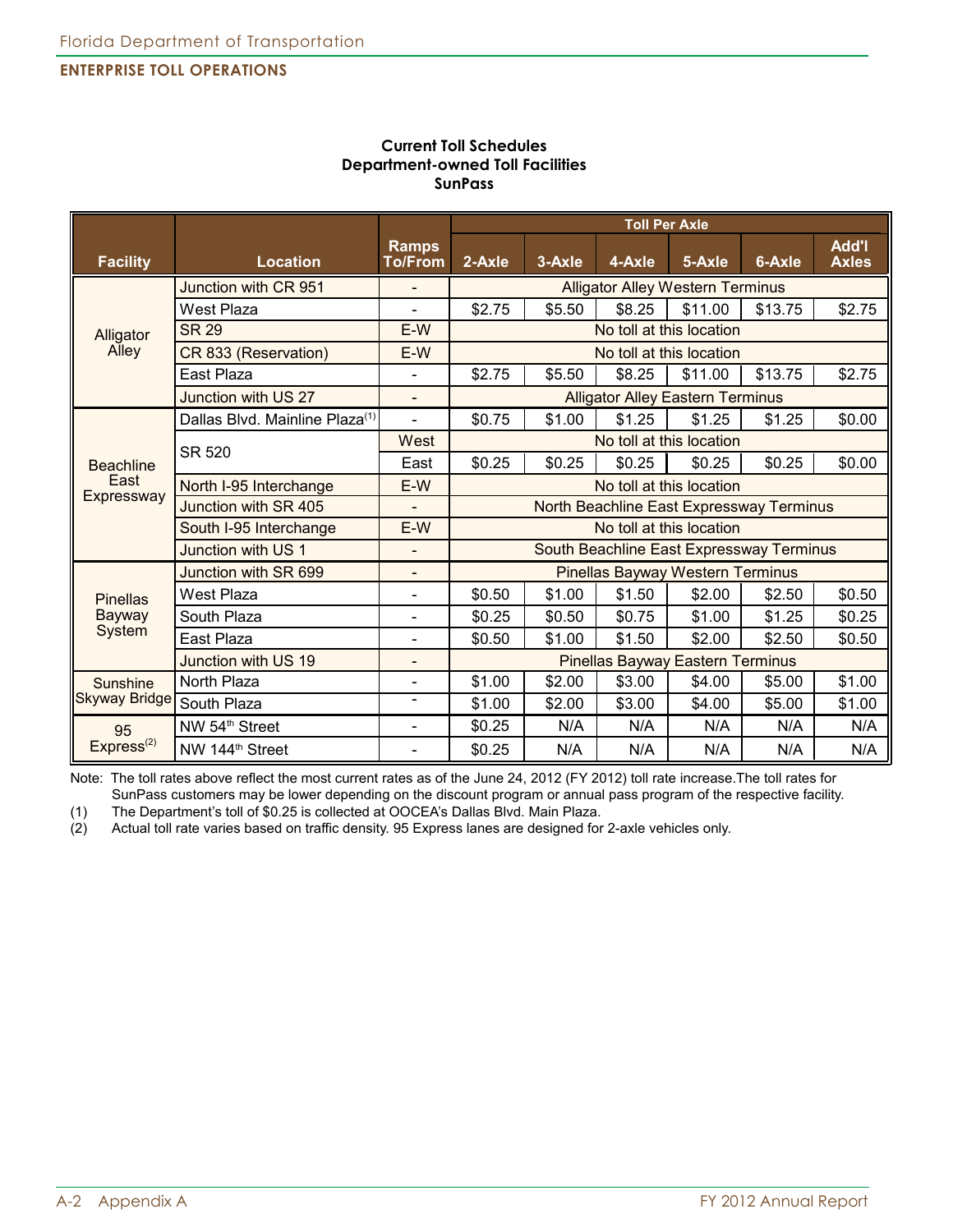| <b>Current Toll Schedules</b>           |
|-----------------------------------------|
| <b>Department-owned Toll Facilities</b> |
| Cash                                    |

|                        |                                            |                                | <b>Toll Per Axle</b>                     |        |                                         |         |         |                       |
|------------------------|--------------------------------------------|--------------------------------|------------------------------------------|--------|-----------------------------------------|---------|---------|-----------------------|
| <b>Facility</b>        | Location                                   | <b>Ramps</b><br><b>To/From</b> | 2-Axle                                   | 3-Axle | 4-Axle                                  | 5-Axle  | 6-Axle  | Add'l<br><b>Axles</b> |
|                        | Junction with CR 951                       |                                | <b>Alligator Alley Western Terminus</b>  |        |                                         |         |         |                       |
|                        | West Plaza                                 |                                | \$3.00                                   | \$6.00 | \$9.00                                  | \$12.00 | \$15.00 | \$3.00                |
| Alligator              | <b>SR 29</b>                               | E-W                            | No toll at this location                 |        |                                         |         |         |                       |
| Alley                  | CR 833 (Reservation)                       | $E-W$                          |                                          |        | No toll at this location                |         |         |                       |
|                        | East Plaza                                 |                                | \$3.00                                   | \$6.00 | \$9.00                                  | \$12.00 | \$15.00 | \$3.00                |
|                        | Junction with US 27                        |                                |                                          |        | <b>Alligator Alley Eastern Terminus</b> |         |         |                       |
|                        | Dallas Blvd. Mainline Plaza <sup>(1)</sup> |                                | \$1.00                                   | \$1.25 | \$1.50                                  | \$1.50  | \$1.50  | \$0.00                |
|                        |                                            | West                           | No toll at this location                 |        |                                         |         |         |                       |
| <b>Beachline</b>       | SR 520                                     | East                           | \$0.50                                   | \$0.50 | \$0.50                                  | \$0.50  | \$0.50  | \$0.00                |
| East<br>Expressway     | North I-95 Interchange                     | E-W                            | No toll at this location                 |        |                                         |         |         |                       |
|                        | Junction with SR 405                       |                                | North Beachline East Expressway Terminus |        |                                         |         |         |                       |
|                        | South I-95 Interchange                     | E-W                            | No toll at this location                 |        |                                         |         |         |                       |
|                        | Junction with US 1                         |                                | South Beachline East Expressway Terminus |        |                                         |         |         |                       |
|                        | Junction with SR 699                       |                                |                                          |        | <b>Pinellas Bayway Western Terminus</b> |         |         |                       |
| <b>Pinellas</b>        | West Plaza                                 |                                | \$0.75                                   | \$1.50 | \$2.25                                  | \$3.00  | \$3.75  | \$0.75                |
| Bayway                 | South Plaza                                |                                | \$0.50                                   | \$1.00 | \$1.50                                  | \$2.00  | \$2.50  | \$0.50                |
| System                 | East Plaza                                 |                                | \$0.75                                   | \$1.50 | \$2.25                                  | \$3.00  | \$3.75  | \$0.75                |
|                        | Junction with US 19                        | $\overline{a}$                 |                                          |        | <b>Pinellas Bayway Eastern Terminus</b> |         |         |                       |
| Sunshine               | North Plaza                                |                                | \$1.25                                   | \$2.50 | \$3.75                                  | \$5.00  | \$6.25  | \$1.25                |
| <b>Skyway Bridge</b>   | South Plaza                                | $\overline{\phantom{0}}$       | \$1.25                                   | \$2.50 | \$3.75                                  | \$5.00  | \$6.25  | \$1.25                |
| 95                     | NW 54 <sup>th</sup> Street                 | $\blacksquare$                 | N/A                                      | N/A    | N/A                                     | N/A     | N/A     | N/A                   |
| Express <sup>(2)</sup> | NW 144 <sup>th</sup> Street                |                                | N/A                                      | N/A    | N/A                                     | N/A     | N/A     | N/A                   |

Note: The toll rates above reflect the most current rates as of the June 24, 2012 (FY 2012) toll rate increase.

(1) The Department's toll of \$0.50 is collected at OOCEA's Dallas Blvd. Main Plaza.

95 Express is a SunPass-only facility.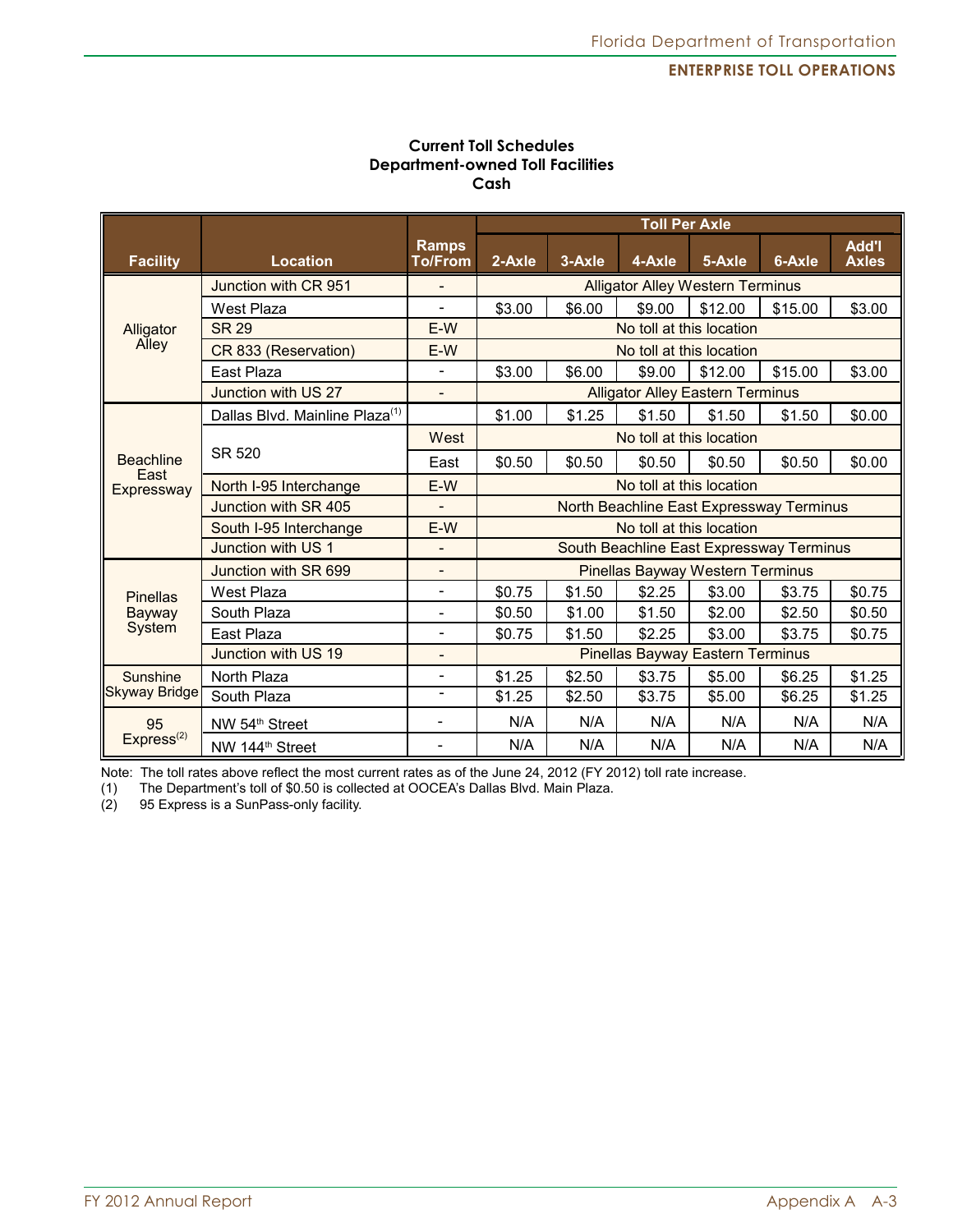#### **Current Toll Schedules Department-operated Toll Facilities SunPass**

|                 |                      |                                |                                         | <b>Toll Per Axle</b>             |         |         |         |                              |
|-----------------|----------------------|--------------------------------|-----------------------------------------|----------------------------------|---------|---------|---------|------------------------------|
| <b>Facility</b> | <b>Location</b>      | <b>Ramps</b><br><b>To/From</b> | 2-Axle                                  | 3-Axle                           | 4-Axle  | 5-Axle  | 6-Axle  | <b>Add'l</b><br><b>Axles</b> |
| Garcon          | Junction with CR 191 |                                | <b>Garcon Point Northern Terminus</b>   |                                  |         |         |         |                              |
| Point           | Toll Plaza           |                                | \$3.75                                  | \$7.50                           | \$11.25 | \$15.00 | \$18.75 | \$3.75                       |
| <b>Bridge</b>   | Junction with US 98  |                                | <b>Garcon Point Southern Terminus</b>   |                                  |         |         |         |                              |
|                 | Junction with SR 20  |                                | <b>Mid-Bay Bridge Northern Terminus</b> |                                  |         |         |         |                              |
| Mid-Bay         | Toll Plaza           |                                | \$2.00                                  | \$6.00                           | \$9.00  | \$12.00 | \$15.00 | \$3.00                       |
| <b>Bridge</b>   | Junction with US 98  |                                |                                         | Mid-Bay Bridge Southern Terminus |         |         |         |                              |

Note: The toll rates for SunPass customers may be lower depending on the discount program or annual pass program of the respective facility.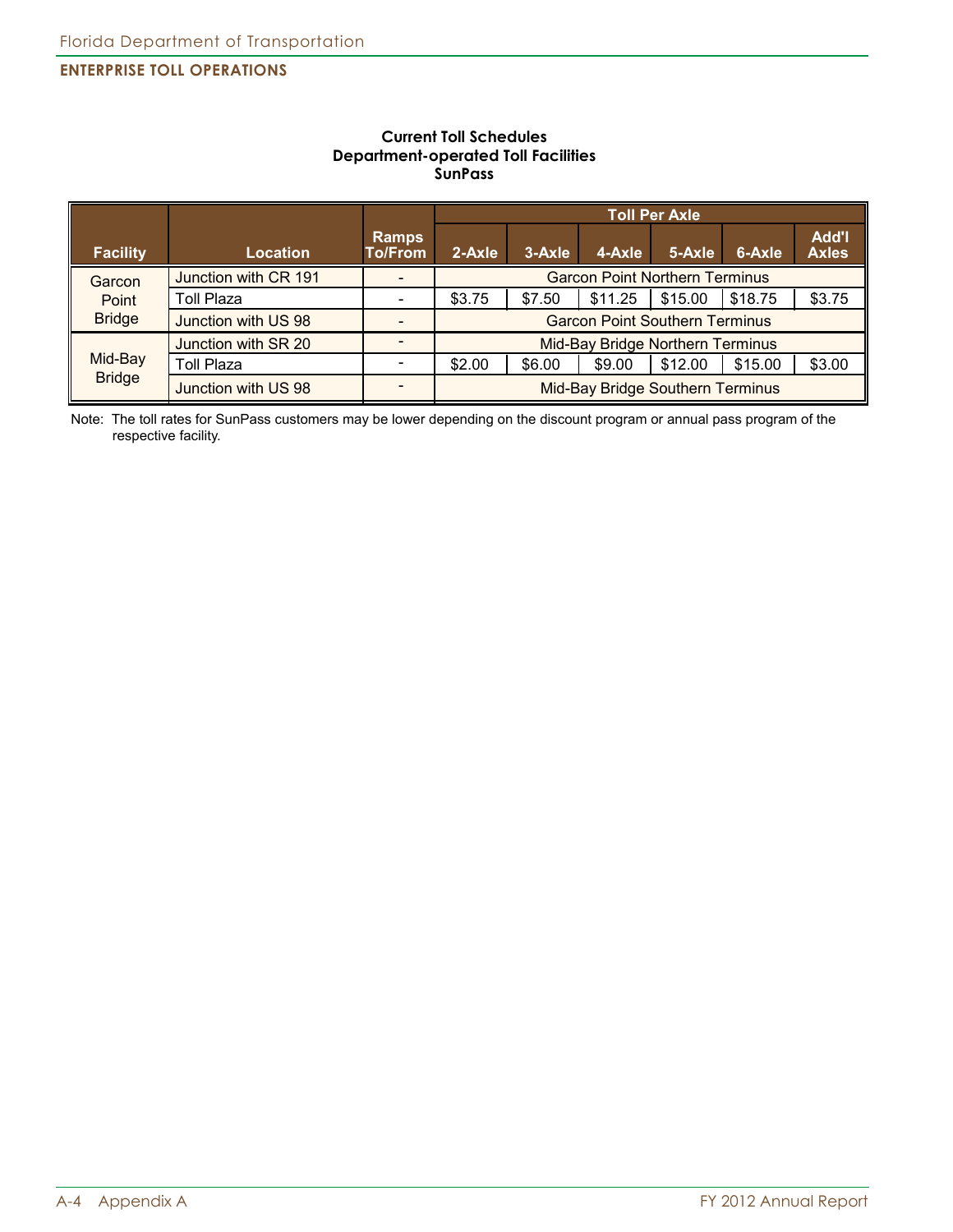#### **Current Toll Schedules Department-operated Toll Facilities Cash**

|                 |                      |                  |                                       | <b>Toll Per Axle</b>             |         |         |         |                              |
|-----------------|----------------------|------------------|---------------------------------------|----------------------------------|---------|---------|---------|------------------------------|
| <b>Facility</b> | Location             | Ramps<br>To/From | 2-Axle                                | 3-Axle                           | 4-Axle  | 5-Axle  | 6-Axle  | <b>Add'l</b><br><b>Axles</b> |
| Garcon          | Junction with CR 191 |                  | <b>Garcon Point Northern Terminus</b> |                                  |         |         |         |                              |
| Point           | Toll Plaza           |                  | \$3.75                                | \$7.50                           | \$11.25 | \$15.00 | \$18.75 | \$3.75                       |
| <b>Bridge</b>   | Junction with US 98  |                  | <b>Garcon Point Southern Terminus</b> |                                  |         |         |         |                              |
|                 | Junction with SR 20  |                  | Mid-Bay Bridge Northern Terminus      |                                  |         |         |         |                              |
| Mid-Bay         | <b>Toll Plaza</b>    |                  | \$3.00                                | \$6.00                           | \$9.00  | \$12.00 | \$15.00 | \$3.00                       |
| <b>Bridge</b>   | Junction with US 98  |                  |                                       | Mid-Bay Bridge Southern Terminus |         |         |         |                              |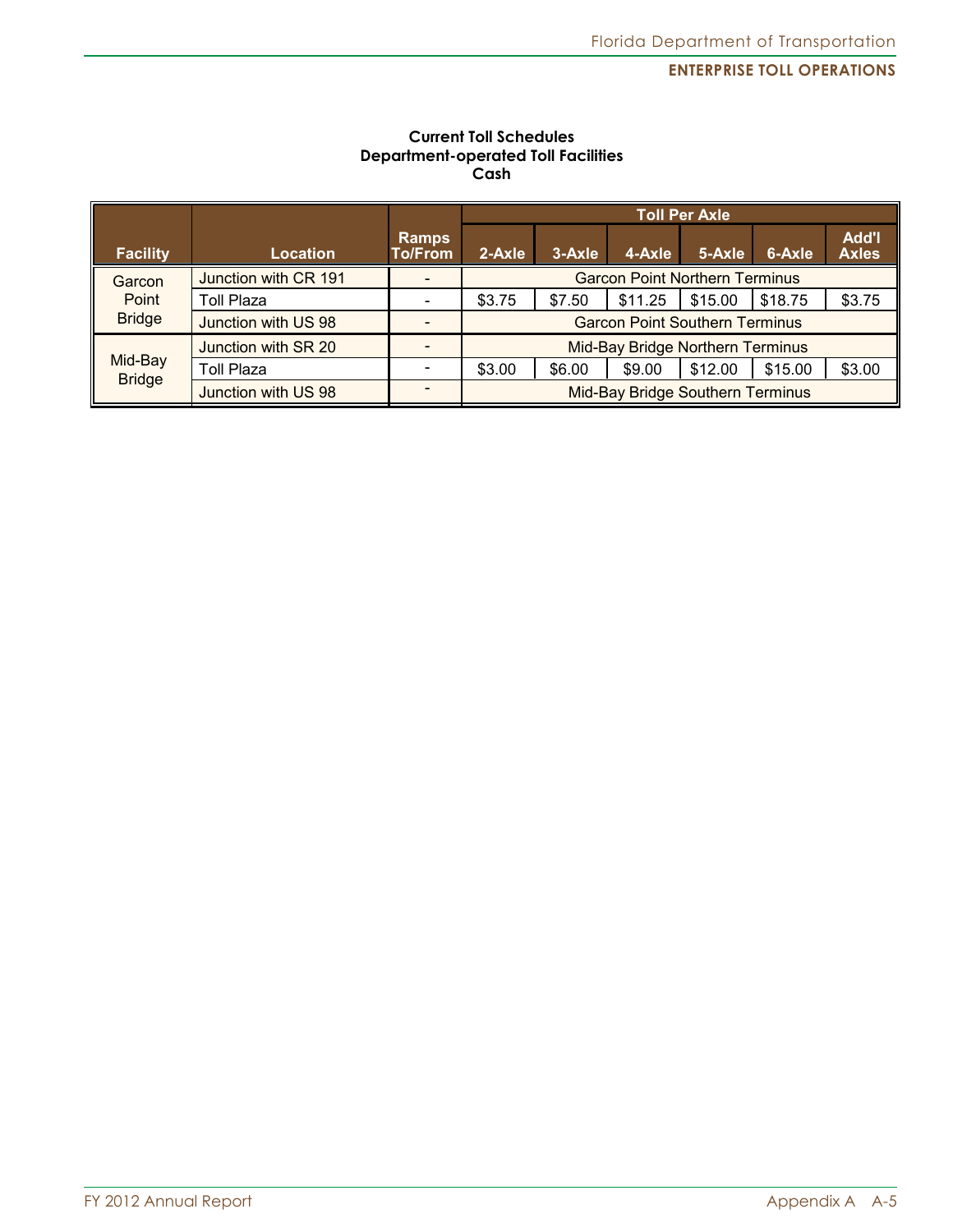## **ALLIGATOR ALLEY (Everglades Parkway) East and West Plazas**



**ALLIGATOR ALLEY EAST - PLAZA NO. 106100**

**ALLIGATOR ALLEY WEST - PLAZA NO. 106200**



#### **LEGEND**

| DED: | <b>Dedicated SunPass Lane</b>        |
|------|--------------------------------------|
| MB:  | <b>Manual Booth Lane</b>             |
| MIX: | <b>Manual Booth and SunPass Lane</b> |

| <b>FARE STRUCTURE</b> |                 |             |  |  |  |  |  |
|-----------------------|-----------------|-------------|--|--|--|--|--|
| <b>AXLES</b>          | (As of 6/24/12) |             |  |  |  |  |  |
|                       | <b>SUNPASS</b>  | <b>CASH</b> |  |  |  |  |  |
| 2                     | \$2.75          | \$3.00      |  |  |  |  |  |
| 3                     | \$5.50          | \$6.00      |  |  |  |  |  |
| 4                     | \$8.25          | \$9.00      |  |  |  |  |  |
| 5                     | \$11.00         | \$12.00     |  |  |  |  |  |
| <b>ADDITIONAL</b>     | \$2.75          | \$3.00      |  |  |  |  |  |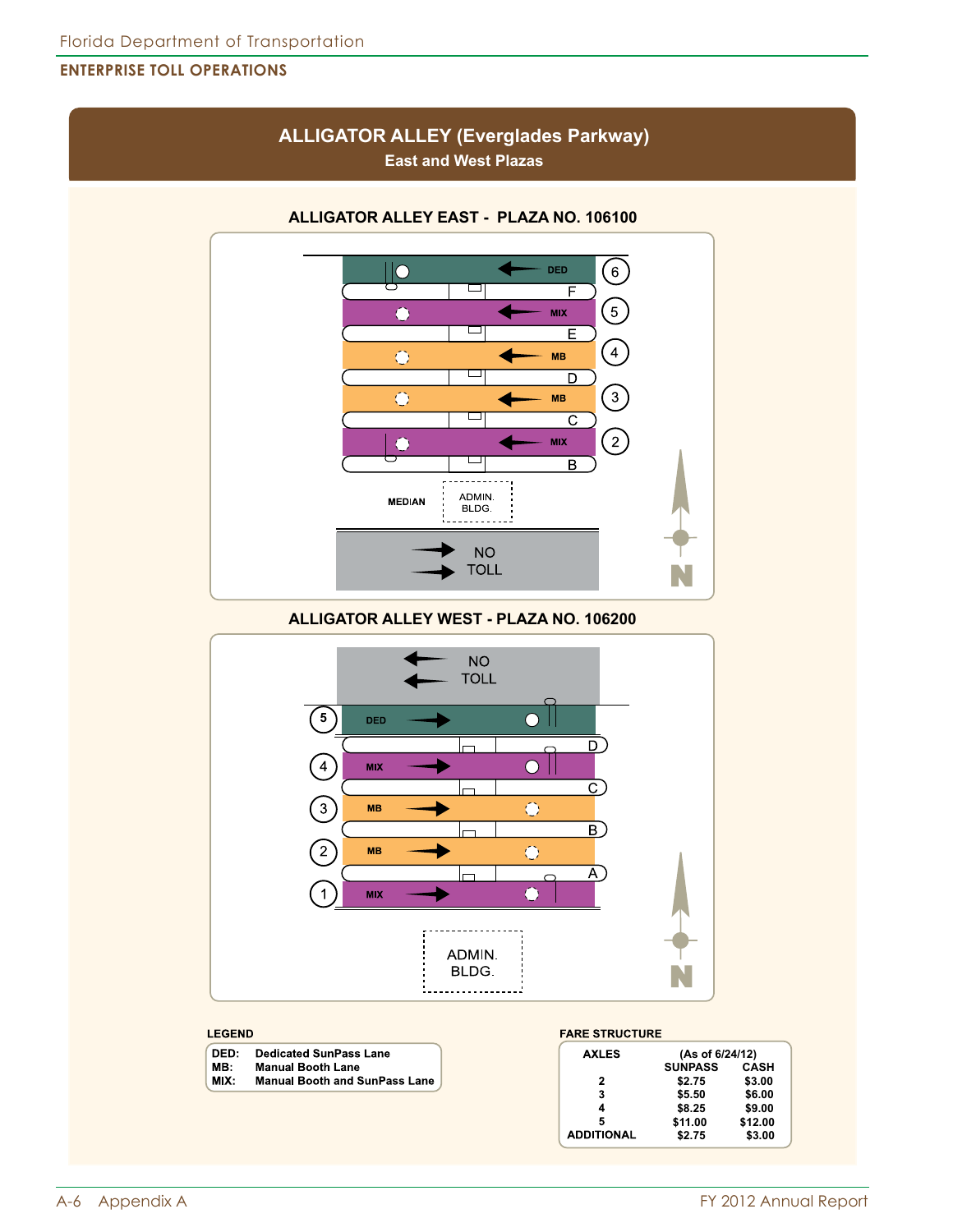## Florida Department of Transportation

#### **Enterprise Toll Operations**

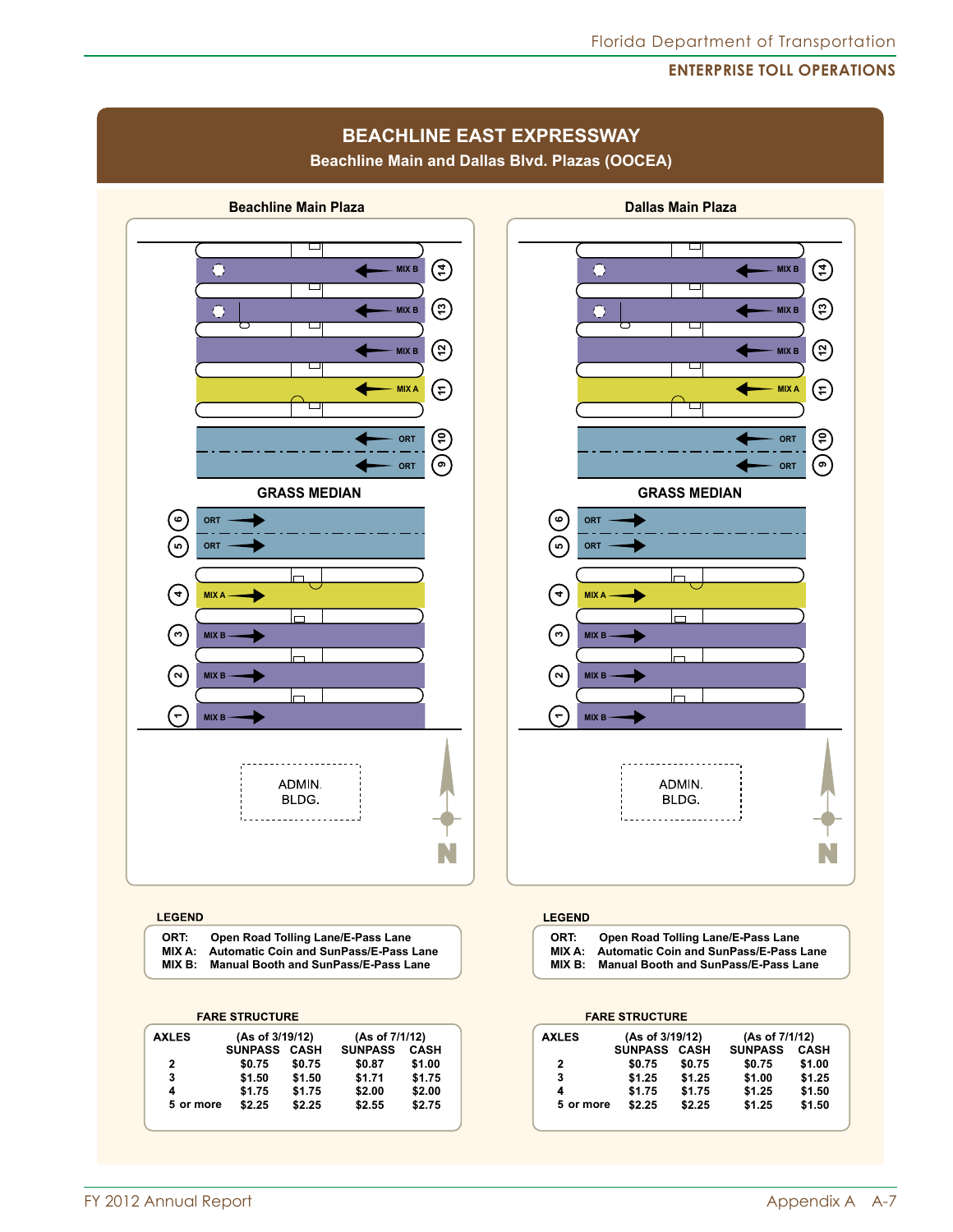# **BEACHLINE EAST EXPRESSWAY**

**SR 520 East Ramps**

#### **SR 520 NORTH OFF-RAMP - PLAZA NO. 103321**



**SR 520 SOUTH ON-RAMP - PLAZA NO. 103321**



| <b>LEGEND</b> |
|---------------|
|---------------|

**MIX:** Automatic Coin, SunPass and E-Pass

#### **FARE STRUCTURE**

| (As of 6/24/12)  |      |  |  |  |  |
|------------------|------|--|--|--|--|
| <b>SUNPASS</b>   | CASH |  |  |  |  |
| \$0.50<br>\$0.25 |      |  |  |  |  |
| All Axle Classes |      |  |  |  |  |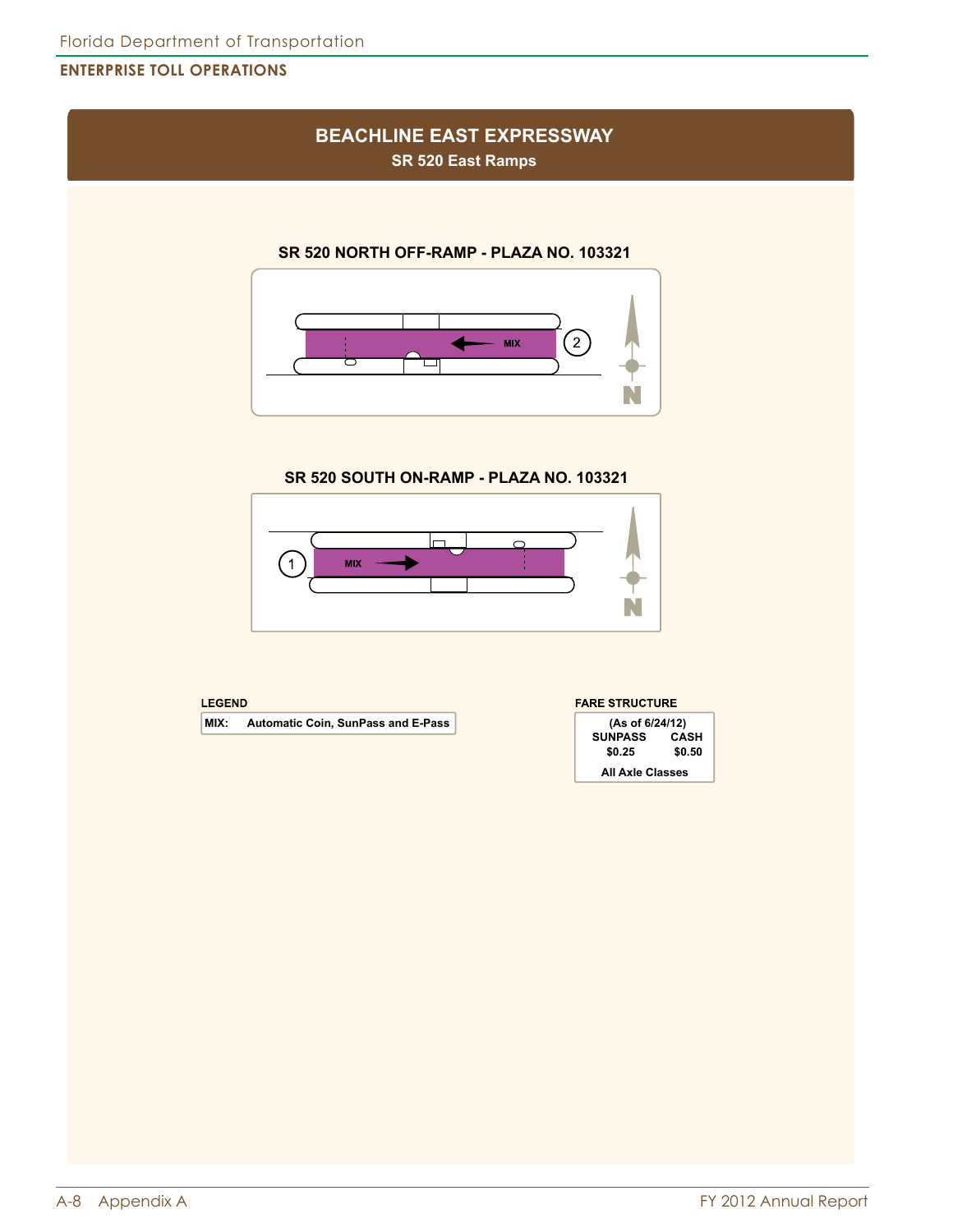### **PINELLAS BAYWAY SYSTEM**





#### **PINELLAS BAYWAY IV - PLAZA NO. 101320**



#### **LEGEND**

| DED: | <b>Dedicated SunPass Lane</b>                 |
|------|-----------------------------------------------|
|      | <b>MIX A: Automatic Coin and SunPass Lane</b> |
|      | <b>MIX B: Manual Booth and SunPass Lane</b>   |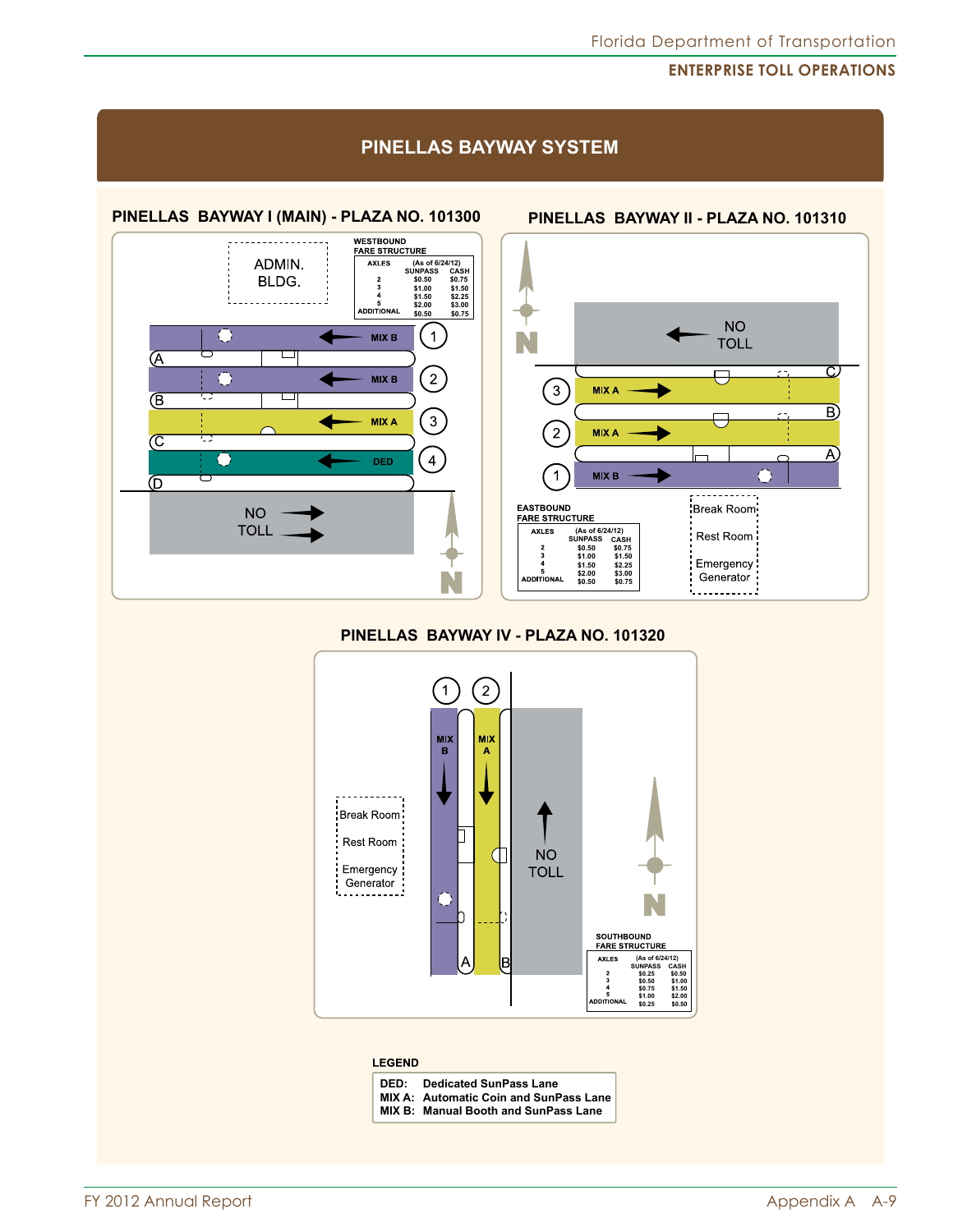## **SUNSHINE SKYWAY BRIDGE North and South Plazas**



**SKYWAY NORTH - PLAZA NO. 101400**

**SKYWAY SOUTH - PLAZA NO. 101500**



#### **LEGEND**

| DED:  | <b>Dedicated SunPass Lane</b>        |
|-------|--------------------------------------|
| MB:   | <b>Manual Booth Lane</b>             |
| MIX : | <b>Manual Booth and SunPass Lane</b> |
|       |                                      |

| <b>AXLES</b>      | (As of 6/24/12) |             |
|-------------------|-----------------|-------------|
|                   | <b>SUNPASS</b>  | <b>CASH</b> |
| 2                 | \$1.00          | \$1.25      |
| 3                 | \$2.00          | \$2.50      |
| 4                 | \$3.00          | \$3.75      |
| 5                 | \$4.00          | \$5.00      |
| <b>ADDITIONAL</b> | \$1.00          | \$1.25      |
|                   |                 |             |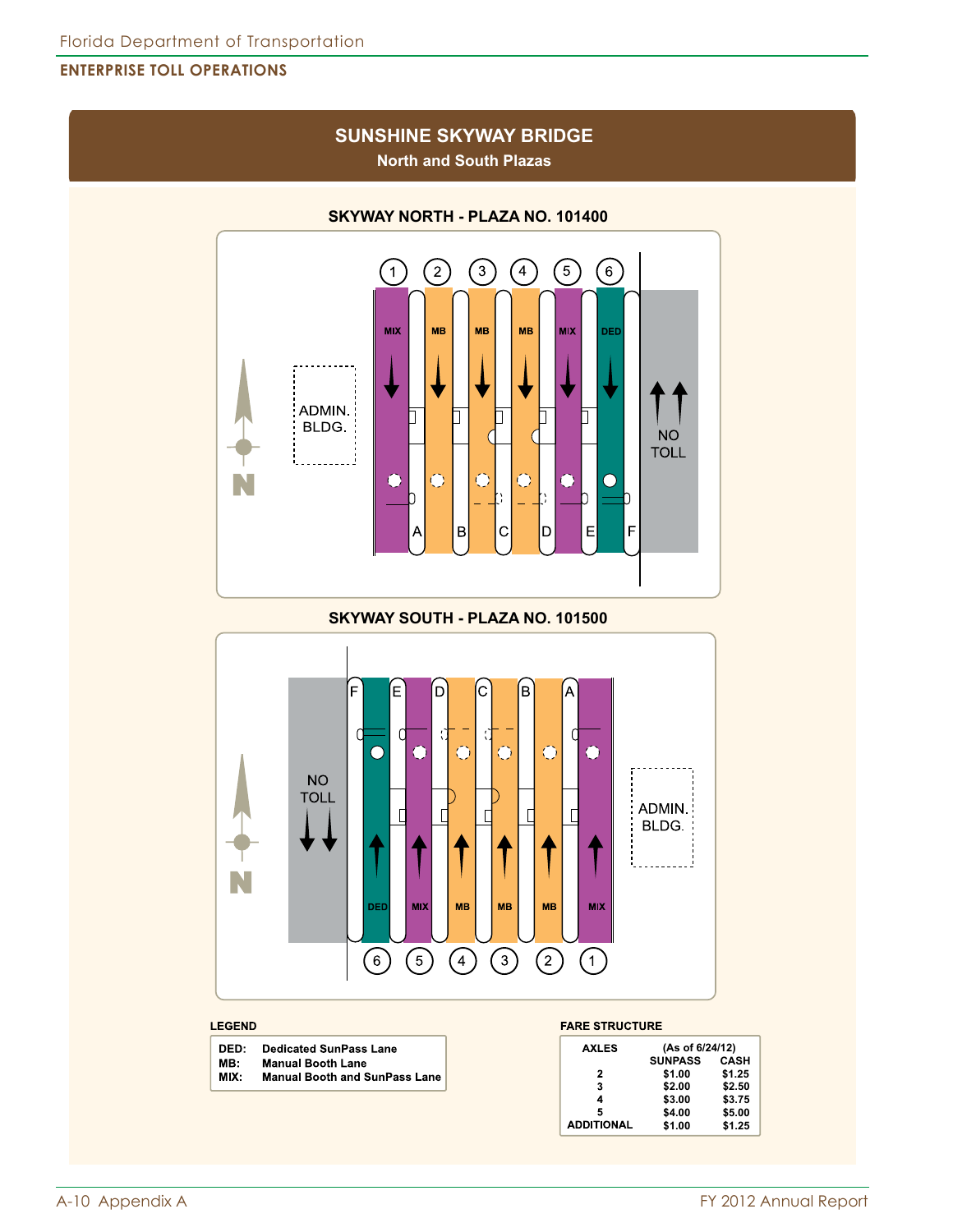## Florida Department of Transportation

#### **Enterprise Toll Operations**



**95 EXPRESS**

#### **NW 144th STREET SOUTHBOUND - PLAZA NO. 109620**

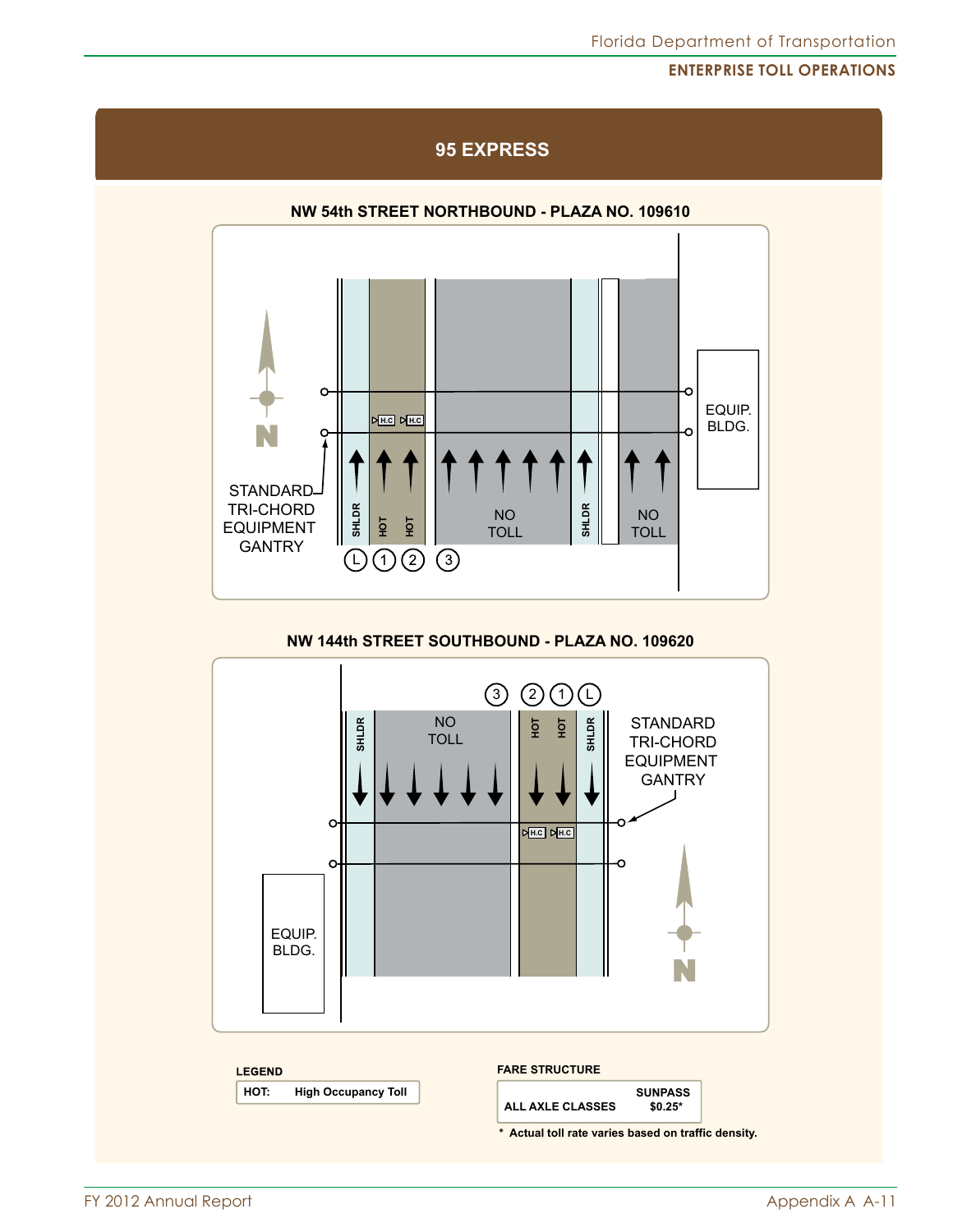## **GARCON POINT BRIDGE**

#### **GARCON POINT BRIDGE - PLAZA NO. 101900**



|                                              | <b>FARE STRUCTURE</b>       |  |
|----------------------------------------------|-----------------------------|--|
|                                              | <b>AXLES</b>                |  |
|                                              | \$3.75<br>2                 |  |
| <b>LEGEND</b>                                | \$7.50<br>3                 |  |
| <b>Dedicated SunPass Lane</b><br>DED:        | \$11.25<br>4                |  |
| MB:<br><b>Manual Booth Lane</b>              | \$15.00<br>5                |  |
| MIX:<br><b>Manual Booth and SunPass Lane</b> | <b>ADDITIONAL</b><br>\$3.75 |  |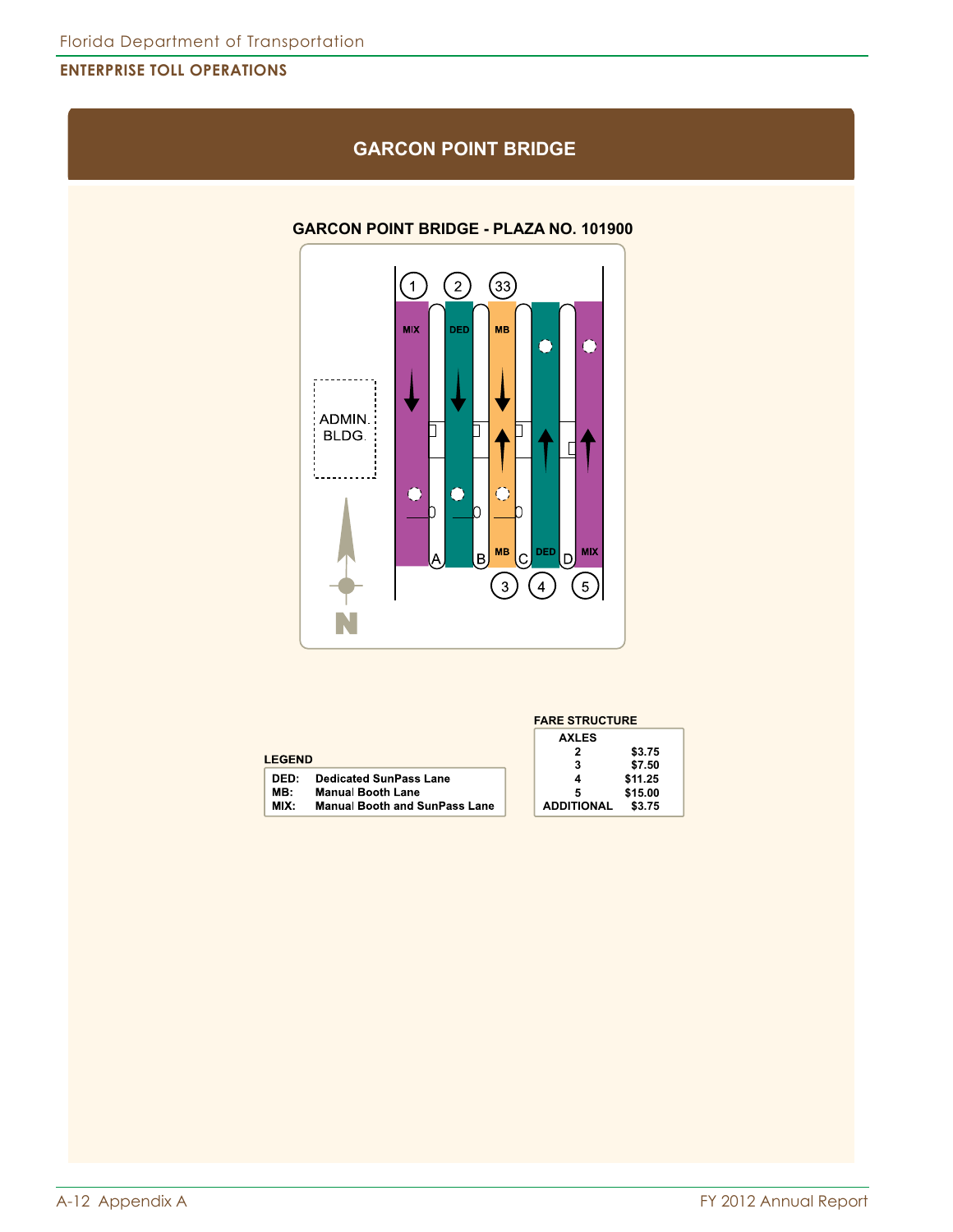#### $\odot$  $\odot$  $\bigcirc$  $\bigodot$ **MIX MIX MIX** DED 0  $\Omega$  $\bullet$  $\bullet$  $\bullet$  $\Box$ Π. 口 ADMIN.  $\mathbf{d}$  $\Gamma$  $\Gamma$ BLDG. 1. . . . . . . . . . . . . . . . . . 1  $\bullet$  $\bullet$  $\bullet$ b D  $\mathsf{D}$ DED  $\overline{C}$ **MIX**  $F$  **MIX**  $G$  **MIX** Α  $\overline{B}$ lЕ  $\bigodot$  $\odot$  $\bigodot$  $\left( 8\right)$

# **MID-BAY BRIDGE - PLAZA NO. 101800**

**MID-BAY BRIDGE**

| <b>LEGEND</b> |  |
|---------------|--|
|---------------|--|

| <b>DED: Dedicated SunPass Lane</b>        |
|-------------------------------------------|
| <b>MIX: Manual Booth and SunPass Lane</b> |

| <b>FARE STRUCTURE</b> |  |
|-----------------------|--|
|-----------------------|--|

| <b>AXLES</b>      | <b>SUNPASS</b> | CASH    |
|-------------------|----------------|---------|
|                   | \$2.00         | \$3.00  |
|                   | \$6.00         | \$6.00  |
|                   | \$9.00         | \$9.00  |
|                   | \$12.00        | \$12.00 |
| <b>ADDITIONAL</b> | \$3.00         | \$3.00  |
|                   |                |         |